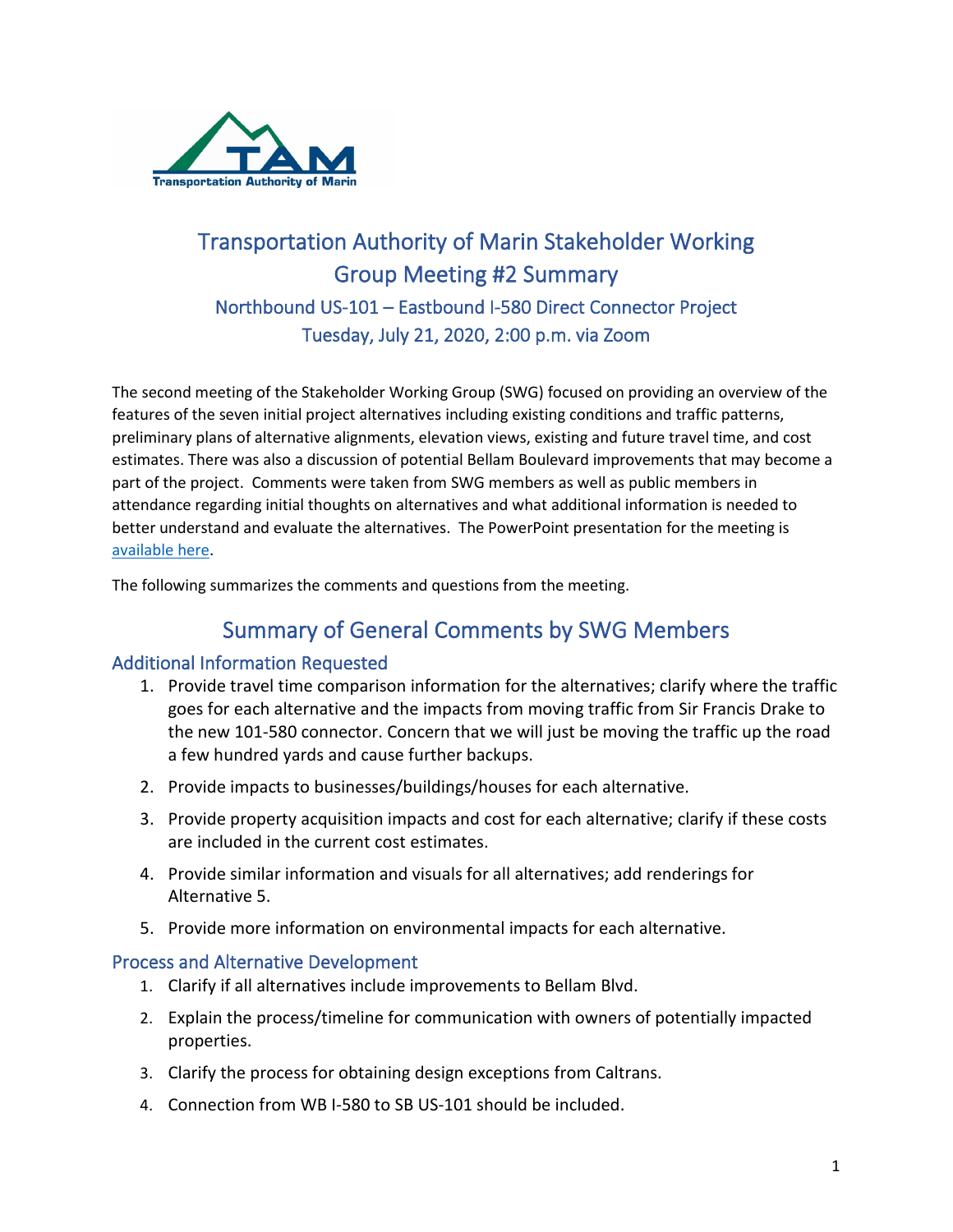- 5. Consider the impact of climate laws limiting building additional vehicle capacity, i.e., auxiliary lanes and new roads (such as Alternatives 1A and 1B).
- 6. Clarify the impacts to San Quentin Village.
- 7. Explain the process and timeline to reduce the number of alternatives under consideration. Clarify how many alternatives are expected to move forward into the environmental phase.
- 8. Consider other local planning efforts in the analysis.
- 9. Explain how Caltrans will keep homeless, weeds, trash, and debris from blighting the area.

# SWG Member Questions Regarding the Alternatives

#### Questions Regarding Hillside Alternatives 1A and 1B

- 1. Clarify if the Hillside (Alternatives 1A and 1B) alternatives have the fewest property impacts but greater environmental impacts.
- 2. Alternatives 1A and 1B will have some constraints with environmental review, provide information on those constraints.

#### Questions Regarding Simms Street Alternative 2 and Low Speed Alternatives 3A and 3B

- 1. Clarify the differences between Alternatives 3A and 3B.
- 2. Explain how Alternative 3B impacts Francisco Boulevard West.
- 3. Clarify how the alternatives will impact the one-way realignment and multi-use path being planned by the City of San Rafael on Francisco Boulevard West to Second Street.
- 4. Clarify if the NB US-101 off-ramp to Francisco Blvd/Bellam Blvd could be widened to two lanes to increase storage capacity and reduce the traffic back-up on US-101. Most local traffic appears to go to the Canal or Bret Harte neighborhoods.
- 5. Explain the impacts from sea level rise for Alternative 3A.

#### Questions Regarding Swing Out Alternative 4 and Medium Speed Alternative 5

1. Clarify what the access to Bellam Blvd from WB I-580 is for these alternatives.

### SWG Member Thoughts on Specific Alternatives

- Concern was expressed about the traffic impacts in and out of the Canal area.
- Support for Alternative 2 , Simms Street was questioned due to the negative visual impacts.
- Comments expressed concern about the alternatives that remove the I-580 Bellam offramp -- specifically 3B. A comment was made that it is not equitable and could create negative traffic impacts to the Canal and east San Rafael. Clarify the impacts of the closure of the off ramp in greater detail.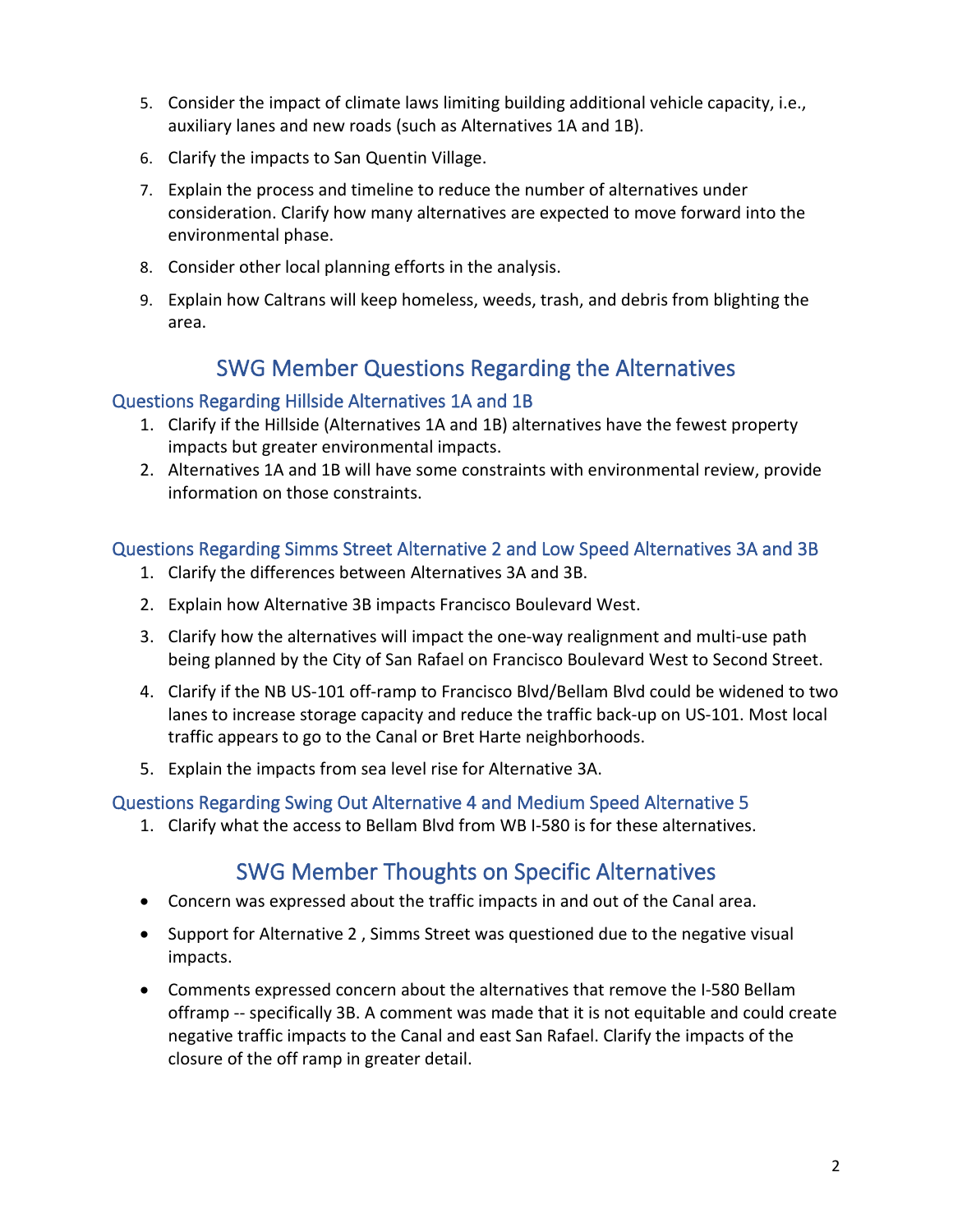- Lack of support for Alternative 4 was expressed as it would be detrimental to Lomita Park/California Park/Woodland area.
- Lack of support for Alternative 5 was expressed as it would potentially add a bridge support column in Bellam Blvd.

# Public Comments

### (submitted during presentation and public comment period)

#### Public Comments on Specific Alternatives

- 1. Supports Alternative 2 in terms of the geometry and the cost, and it seems less confusing.
- 2. Alternative 3A seems to affect the fewest number of businesses/buildings.
- 3. A resident, Jeff Rhoads, will provide the team with a conceptual corridor plan that could be potentially implemented with Alternative 3A.
- 4. Clarify the sea level rise impacts to Alternatives 3A. Alternative 3A looks eminently buildable soon and provides an improvement to remove traffic from neighborhoods in East San Rafael.
- 5. Alternative 3B seems like an unfair sacrifice for the Canal Area.
- 6. Alternative 3B will negatively impact the Bret Harte neighborhood because it looks like more traffic will move onto Woodland.
- 7. Increasing driving time into the Canal Area with Alternative 3B will not be helpful as it seems like a negative aspect to an already complex design.
- 8. Do not cut off or cut through Canal, Lomita Park, and Bret Harte neighborhoods. Alternative 3B is confusing. Open up access to the Canal for walkers, bikers, and drivers. Supports Alternative 2 and does not support Alternatives 3B and 4.
- 9. Alternative 4 intrudes on the local neighborhood. Private space on Woodland is privately owned. Need a visual simulation of Alternative 4 Swing Out, if carried forward.
- 10. Concerned about visual impacts and noise, Alternatives 2, 4, and 5 are least desirable. Drawn to Alternatives 1A and 1B. Would like to see more on Bellam improvements.

### Additional Public Comments

- 1. Clarify whether bike/pedestrian right-of-way is maintained or enhanced in proposed designs, particularly the redesign of the Sir Francis Drake flyover and access from Sir Francis Drake to Pt. San Quentin and connection to San Francisco Bay Trail sections.
- 2. This project appears to solve only one problem, and we should consider looking at the entire corridor comprehensively. This project seems to have little benefit to east San Rafael. What is the cost to increase the scope to a corridor study and corridor environmental review so a plan could be implemented in phases?
- 3. A commenter would like more information on the following:
	- a. Regional circulation interconnection with local streets (San Rafael Bicycle Pedestrian Advisory Committee, city staff), trails (MCBC, local trails) and SF Bay